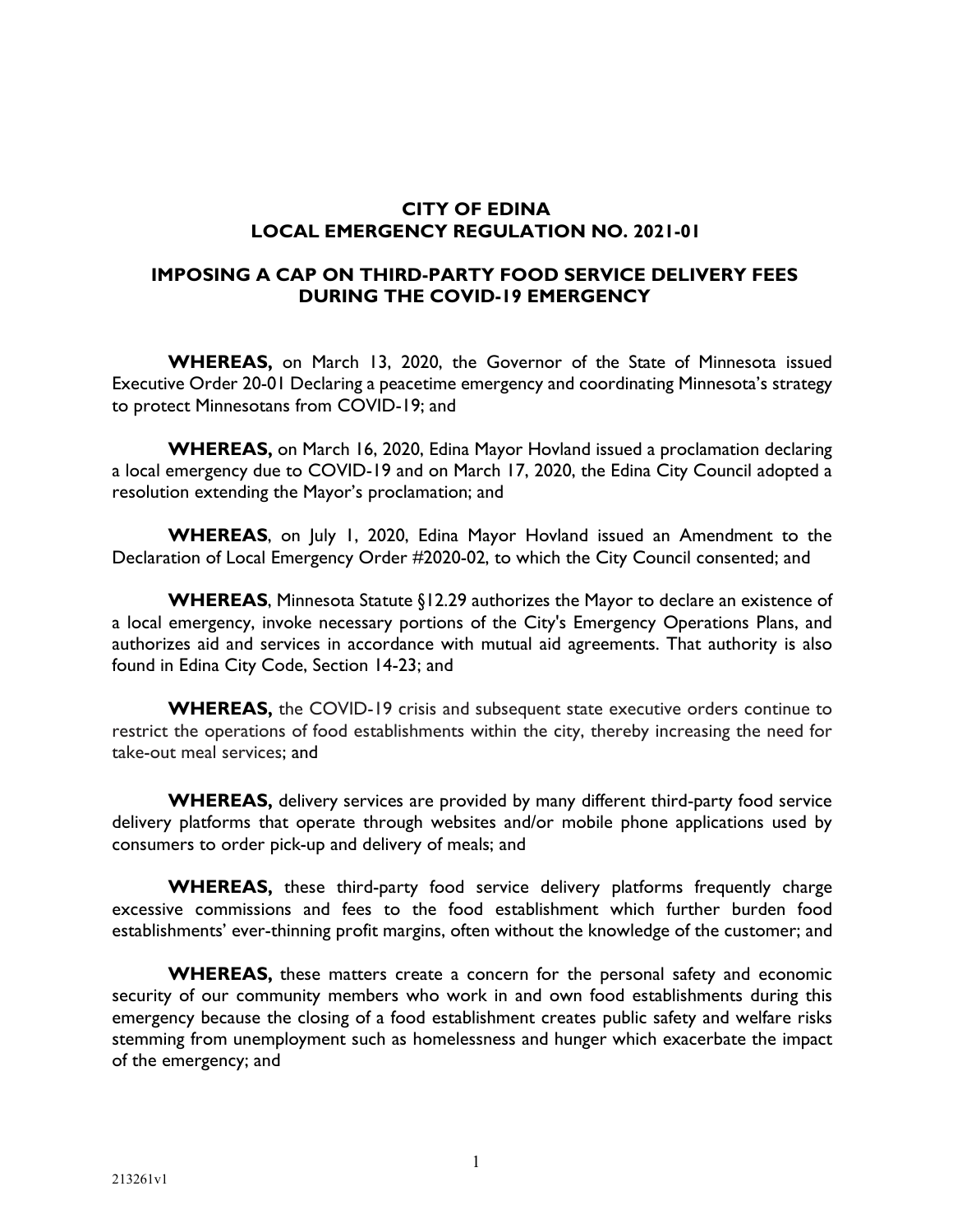**WHEREAS,** establishing this cap lends support to these food establishments and is necessary to protect the public safety, personal safety, economic security, and welfare of those who live and work in our community; and

**WHEREAS,** Minnesota Statutes Section 12.29, Minnesota Statutes Section 412.221 subdivisions 30 and 32, and the Mayor's declaration of a local emergency authorize regulations which protect public safety and welfare during a local emergency.

### **NOW, THEREFORE, I, JAMES HOVLAND, MAYOR OF THE CITY OF EDINA, WITH THE CONSENT OF THE EDINA CITY COUNCIL, DO HEREBY ORDER THE FOLLOWING EMERGENCY REGULATION:**

1. A third-party food delivery platform shall not perform any service for or disclose any information about a food establishment licensed under Chapter 20 Article V of the Edina City Code without the consent of the same establishment.

2. A third-party delivery food platform shall not charge any additional fee to a food establishment that the food establishment has not voluntarily agreed to pay.

3. No person shall cause a third-party food delivery platform to charge a food establishment a commission fee for the use of the platform's services for delivery or pick-up that exceeds fifteen percent (15%) of the purchase price per online order. The provisions of this emergency regulation shall not limit the ability of any food establishment to choose to pay a higher commission or supplemental fee to access additional advertising or other products and services offered by any third-party food delivery platform.

4. No person shall cause a third-party food delivery platform to reduce the compensation rate paid to a delivery service driver or request that a delivery service driver accept lower compensation in the future or garnish gratuities in order to comply with the terms of this emergency regulation.

5. At the time a final price is disclosed to a customer for the intended purchase and delivery of food from a food establishment through a third-party food delivery platform and before that transaction is completed by the customer, the third-party food delivery platform shall disclose to the customer, in plain language and in a conspicuous manner, any commission, fee, or any other monetary payment charged to the customer by the third-party food delivery platform.

6. After a transaction occurs for the purchase and delivery of food from a food establishment through a third-party food delivery platform, the third-party food delivery platform shall provide an electronic or printed receipt to the customer. The receipt shall disclose, in plain and simple language and in a conspicuous manner: (i) the menu price of the food; (ii) any sales or other tax applied to the transaction; (iii) any delivery charge or service fee, imposed on and collected from the customer by the third-party food delivery platform and by the covered establishment, in addition to the menu price of the food; (iv) any tip/gratuity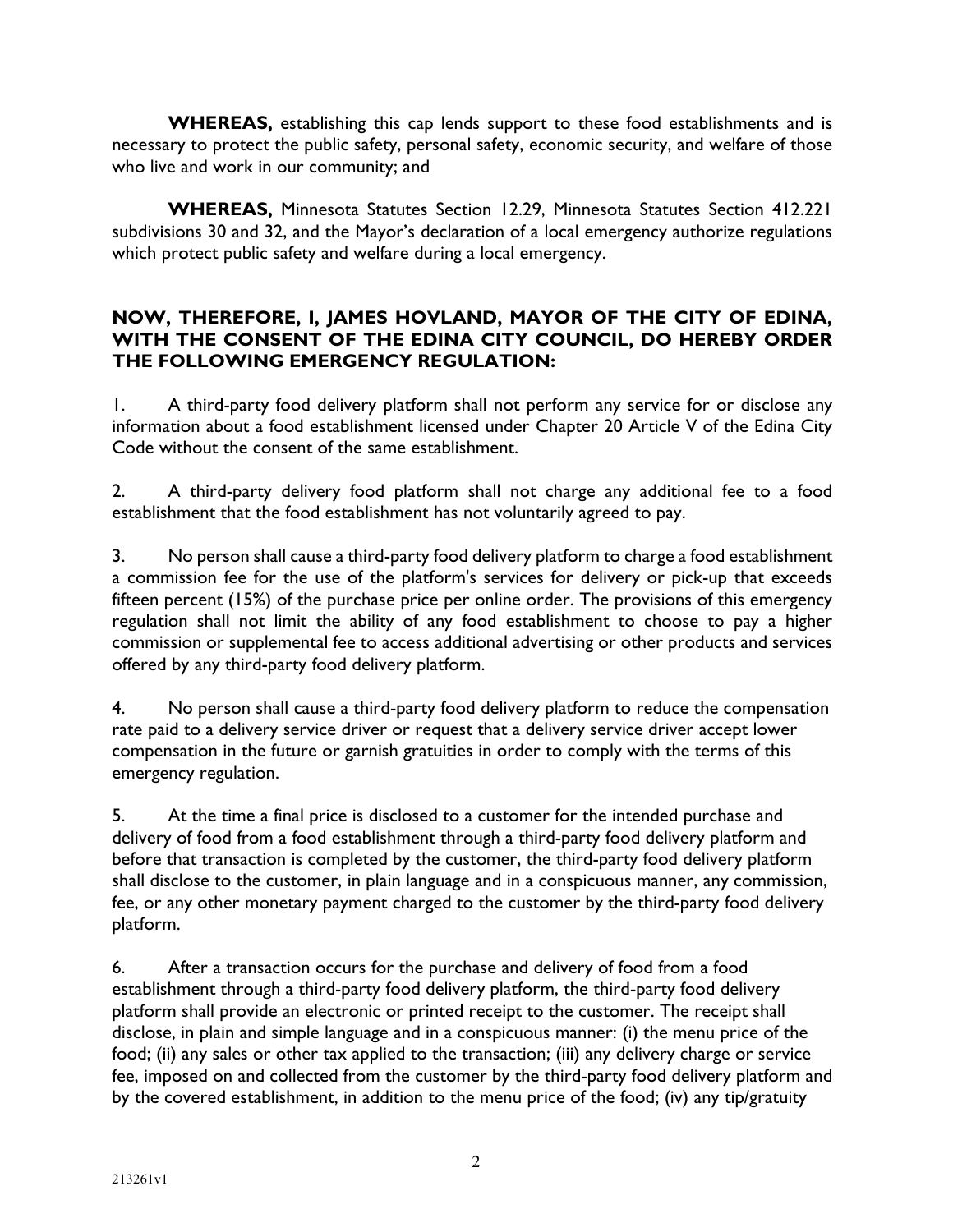that will be paid to the person delivering the food, and not to the third-party food delivery platform, that was added into the transaction when it occurred, and (v) any commission associated with the transaction as referenced in paragraph 3 of this emergency regulation, not including any agreed-upon higher commission or fee for access to additional advertising or other products or services.

7. No third-party food delivery platform may charge any fee from a food establishment for a telephone order if a telephone call between such food establishment and a customer does not result in an actual transaction during such telephone call.

8. Subject to any rules and regulations or guidance that may be issued by the licensing official, any food establishment or delivery service driver may submit a complaint of a violation of this section to the licensing official. Any such complaint shall be made in writing to the licensing official and shall include all information relied upon by the food establishment.

9. The licensing official shall investigate written complaints, shall notify any third-party food delivery platform alleged to have violated this emergency regulation of any complaint, and shall provide a summary of findings regarding any such complaint to both the complainant and the third-party delivery platform. Third-party food delivery platforms shall maintain books and records sufficient for the licensing official to conduct an investigation and issue an assessment. Such books and records shall be made available to the licensing official upon demand.

10. If the licensing official determines a violation of this emergency regulation has occurred, the third-party food delivery platform may be subject to penalties listed in paragraph 12(b) of this resolution. For purposes of this emergency regulation, the continuation of a violation shall be a separate violation for each day the licensing official determines a third-party food delivery platform has violated this article. The licensing official shall be authorized to enforce the terms of this emergency regulation through the issuance of written notices and warnings and/or through the issuance of administrative citations or referral for misdemeanor prosecution or any other legal or equitable relief authorized by law.

### 11. Definitions:

a. "Food establishment" shall have the meaning provided pursuant to the Minnesota State Food Code and the Edina City Code Chapter 20, Article V.

b. "Licensing official" means the licensing official which licenses food and lodging establishments within the Health Division.

c. "Online order" means an order placed by a customer through a platform provided by the third-party food delivery platform for delivery or pickup within the city.

d. "Person" shall have the meaning provided pursuant to Edina City Code § 1-2.